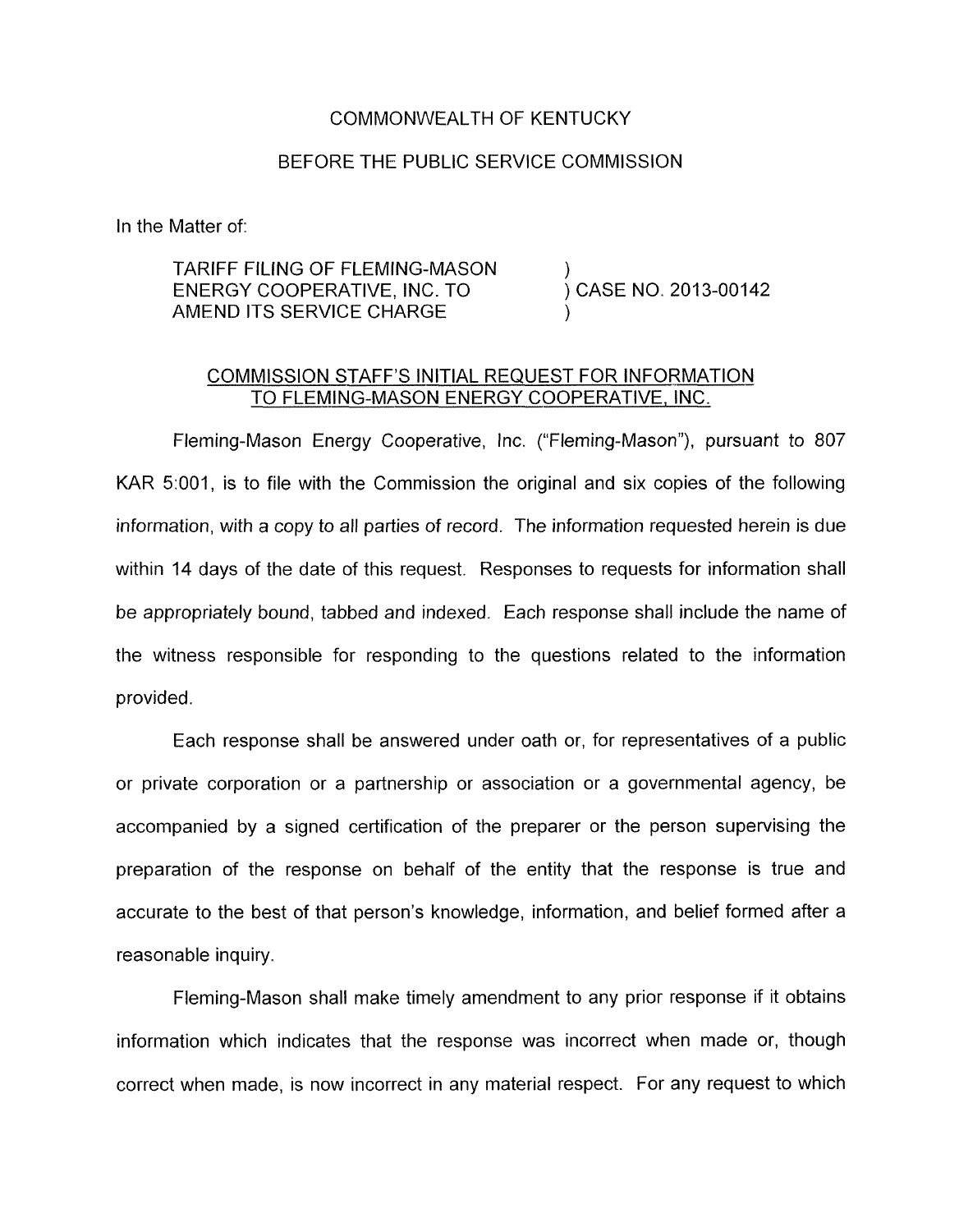Fleming-Mason fails or refuses to furnish all or part of the requested information, it shall provide a written explanation of the specific grounds for its failure to completely and precisely respond. Careful attention shall be given to copied material to ensure that it is legible.

1. Describe the type of meters currently in use on Fleming-Mason's system, state when they were deployed, and describe their capabilities.

2. remotely. remotely. State whether all of Fleming-Mason's meters are currently being read If not, explain why not and state how many meters are not being read

3. State whether Fleming-Mason's meters are capable of disconnecting and reconnecting service remotely, or whether it is necessary to add equipment to the meter to do so. If additional equipment is necessary, provide a description of the equipment, the equipment's cost and useful life, and the number of devices Fleming-Mason has already purchased and intends to purchase.

**4.** Refer to proposed PSC 3, 2"d Revised Sheet No. 8, Section 3. Service Charge, subsection a., from which Fleming-Mason is proposing to delete the word "trip." State whether the \$25 fee to collect a delinquent account involves a trip to the customer's residence. If not, provide cost justification for the \$25 fee.

*5.* Refer to proposed PSC 3, 2nd Revised Sheet No. 9, Section 3. Service Charge, subsections b. and d.

a. Provide cost justification supporting the \$25 fee when a meter is reconnected remotely.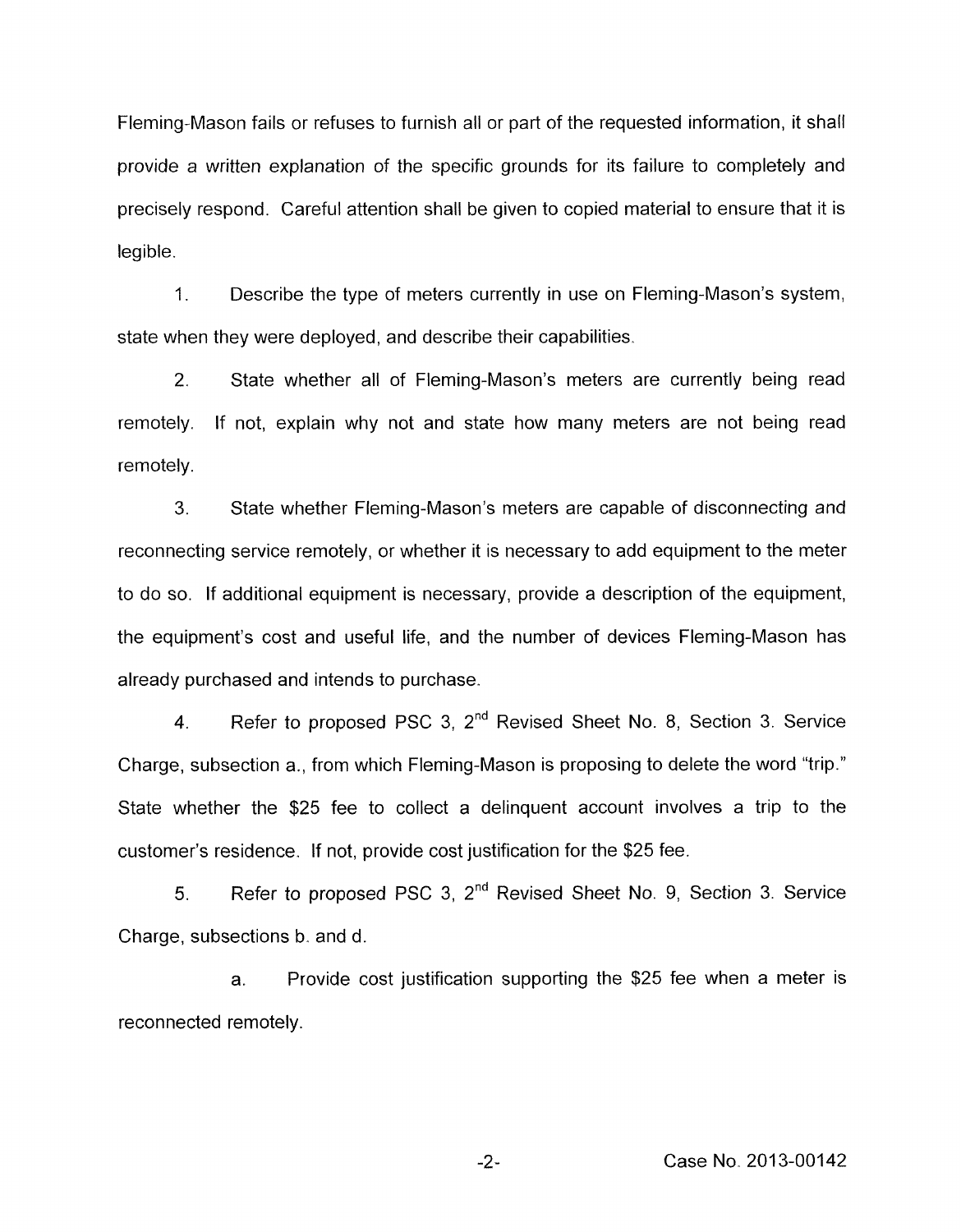b. State whether the overtime fee of \$65 would apply when a meter is reconnected remotely. If yes, provide cost justification for the \$65 to reconnect a meter remotely after hours.

c. State whether the \$25 fee would apply when a meter is disconnected,

6. Refer to proposed PSC 3, 2nd Revised Sheet No. 9, Section 3. Service Charge, subsection e.

a. State the number of customers who have expressed concerns about having an automated meter installed.

b. State the number of customers who have refused to have an automated meter installed.

c. Provide cost justification for the \$25 fee to read the meter of a customer who refuses an automated meter.

d. Can the currently installed meters be read manually? If not, would it be necessary for Fleming-Mason to change out the meters for customers who choose, under the tariff, not to use the automated meters?

e. If Fleming-Mason is required to change meters, provide the related cost and state whether Fleming-Mason plans to require the customers that opt for manual meter reading to bear the cost of changing meters.

f. Explain why any customer should be allowed to refuse an automated meter.

g. Describe the efforts Fleming-Mason has made to encourage those members who do not wish to be metered using an automated meter to acquiesce to the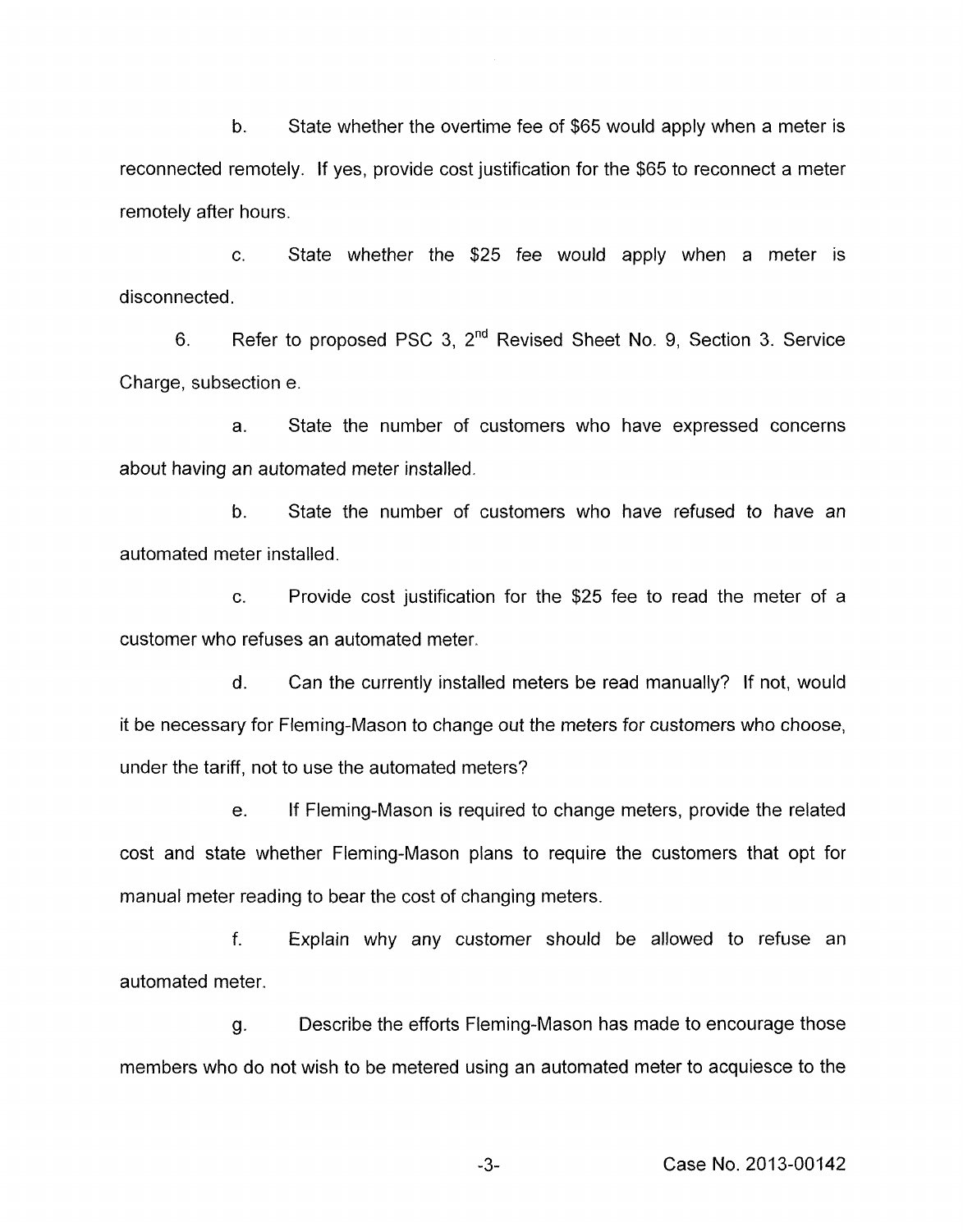use such a meter. Discuss or describe in detail the information Fleming-Mason has provided to the customers who refuse an automated meter.

h. For the customers who refuse an automated meter, state whether Fleming-Mason will manually read each meter monthly.

**I.** State whether Fleming-Mason has considered giving customers who refuse an automated meter the option of having their meters estimated every other month, or on another schedule, in order to reduce the cost to Fleming-Mason and the customer.

j. State whether Fleming-Mason believes it may be possible to reduce cost by having its employees obtain meter readings for customers who refuse an automated meter while in the field addressing other utility related issues.

k. Has Fleming-Mason provided notice to its customers of the proposed \$25 charge pursuant to 807 KAR 5:011, Section *8?* If yes, provide a copy of the notice and proof of publication. If no, state when Fleming-Mason intends to publish notice.

7. Provide the amount of meter reading expense included in Fleming-Mason's current base rates and provide the test year from which it was determined.

8. Refer to proposed PSC 3, 2<sup>nd</sup> Revised Sheet No. 8, Section 3. Service Charge. Fleming-Mason proposes to delete the text of former subsection a. which establishes a \$25 service charge on a customer for the utility to read a meter that the customer has failed to read for three consecutive billing periods.

**-4-** Case No. 2013-00142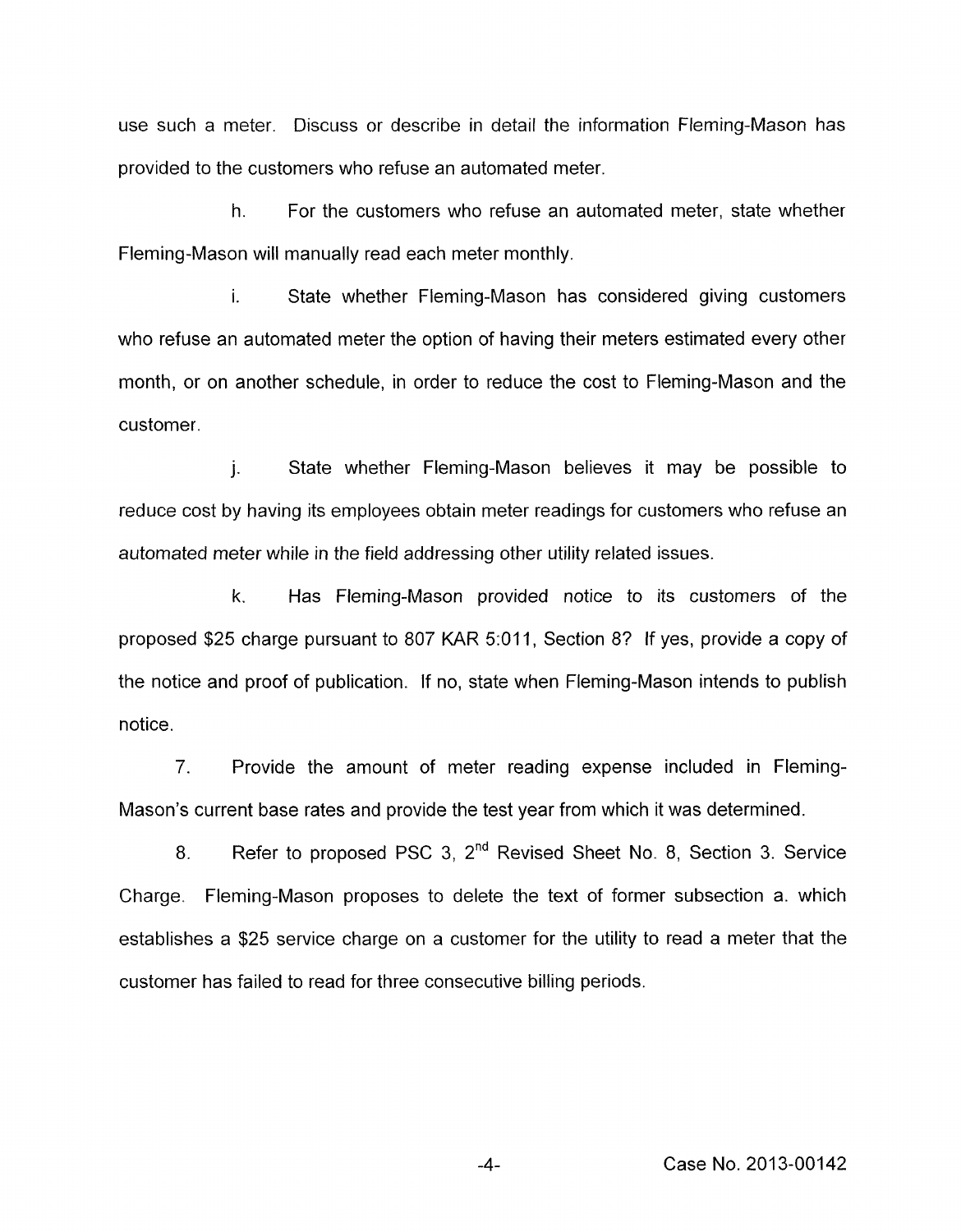a. Explain the difference between the services provided in the text of former subsection a. which Fleming-Mason proposes to delete, and the services provided under the proposed subsection e.

b. Explain why Fleming-Mason previously charged \$25 for a service call to read a customer meter every three months, but now proposes to charge \$25 to read a customer meter on a monthly basis.

9. 807 KAR 5:006, Section 7(5) contains regulations pertaining to the frequency of meter reading. Specifically Section 7(5)(a)-(b) reads as follows:

> (5) Frequency of meter reading. (a) Except as provided in paragraph (b) of this subsection, each utility, except if prevented by reasons beyond its control, shall read customer meters at least quarterly; (b) Each customer-read meter shall be read manually, at least once during each calendar year.

a. State whether Fleming-Mason currently has, or has had in the past, customers whose meter readings, pursuant to 807 KAR 5:006, Section 7(5)(a), may have been taken either quarterly or annually, for reasons beyond Fleming-Mason's control.

b. If so, state whether those customers were charged an additional fee as a result of Fleming-Mason's inability to access the meter on a monthly basis.

IO. Fleming-Mason is currently a party to Case No. 2012-00428, an administrative case established by the Commission to consider the implementation of Smart Grid and smart meter technologies in Kentucky. In this case, the Commission has asked parties to address whether or not the deployment of smart meters should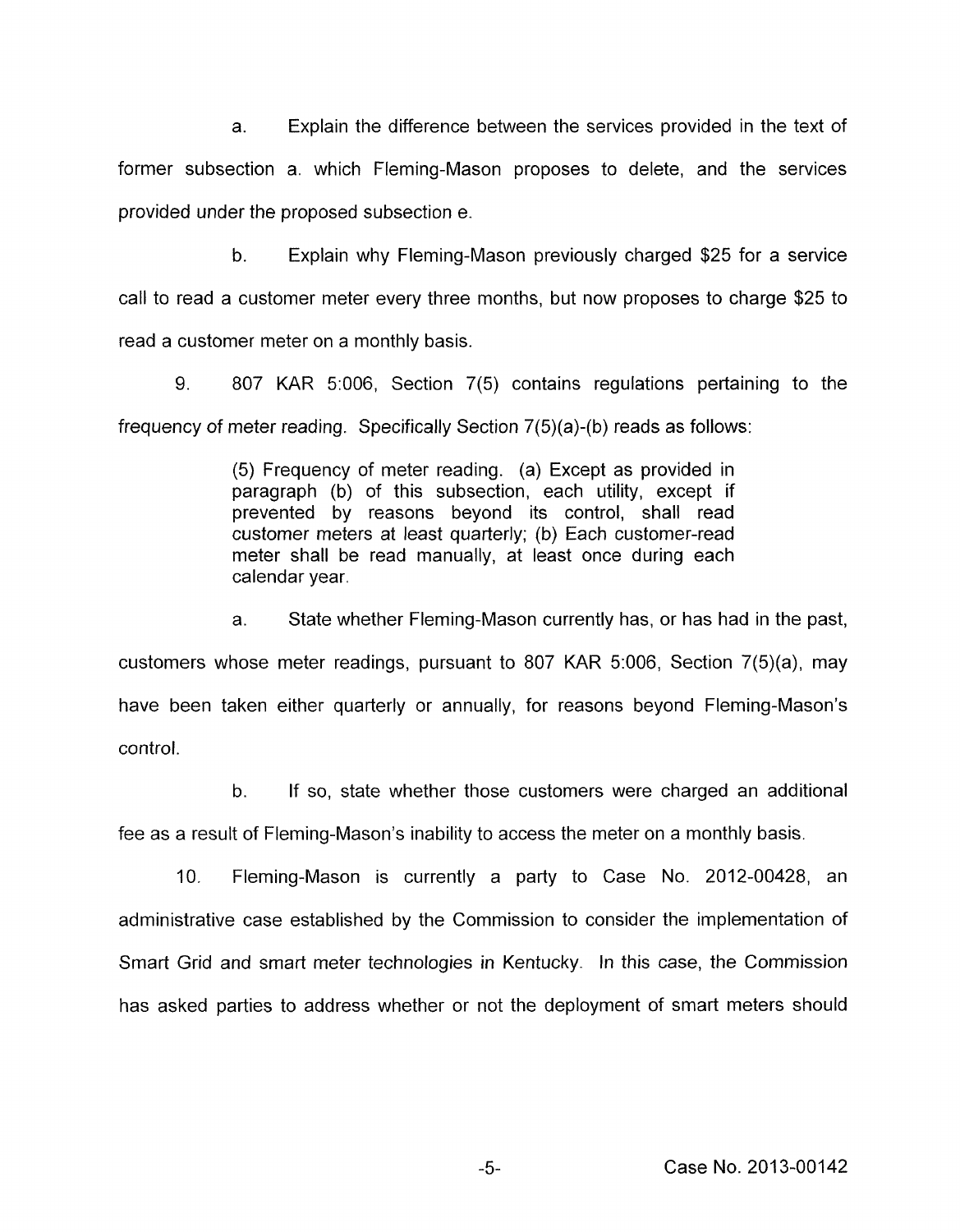allow an opt-out provision for customers.<sup>1</sup> Explain whether Fleming-Mason believes that a Cornmission decision to accept the requested revisions to its tariff could be construed as a decision on the opt-out issue currently being discussed in Case No. 2012-00428.

a. If yes, explain whether Fleming-Mason believes that it would be appropriate for its proposed tariff revisions to be placed on hold until the Commission has addressed the opt-out issue in Case No. 2012-00428.

b. If no, explain why a decision in this case, which involves an optout provision for customers of a single electric utility, should precede a decision in a case with the same issue applicable to the customers of all Kentucky jurisdictional electric utilities.

Cource Hummell<br>Jeff Derouen<br>Executive Director Jeff Derouen

Public Service Commission P.O. Box 615 Frankfort, Kentucky 40601

**MAY 15 2013** DATED

cc: Parties of Record

<sup>&#</sup>x27; Case No. 2012-00428, Consideration of the implementation of Smart Grid and Smart Meter Technologies, Commission Staff's First Request for information, questions 114 and 116 **(Ky.** PSC Feb. 27, 2013).